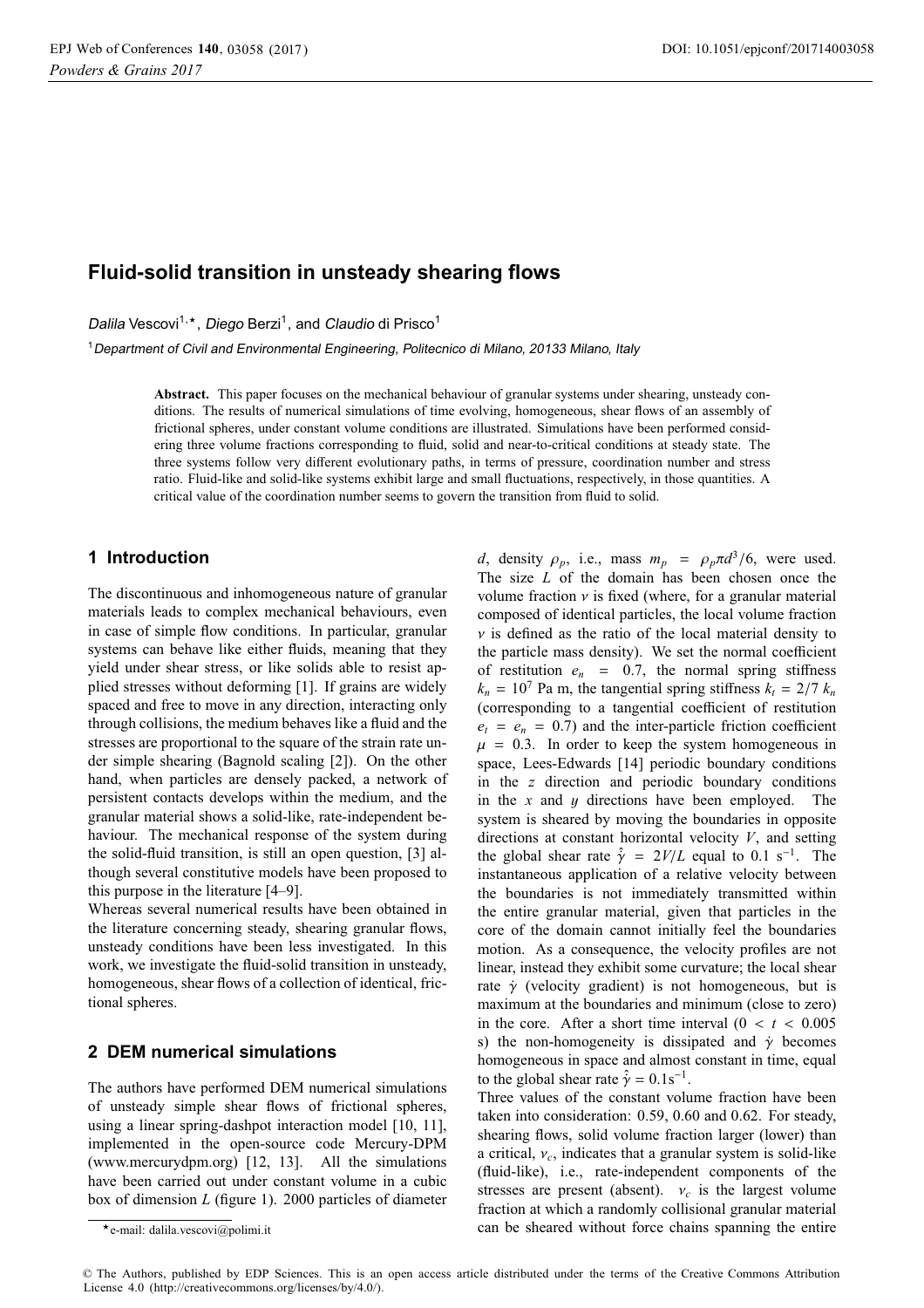domain [15]. The critical volume fraction depends on the granular material, in particular is affected by the polydispersity of the system [16, 17] and the inter-particle friction coefficient [1]. Chialvo et al. [6] have measured that for identical particles with  $\mu$  = 0.3,  $v_c$  is 0.598. Then, our three samples at steady state should be in fluid ( $v = 0.59$ ), solid ( $v = 0.62$ ) and near-to-critical  $(v = 0.60)$  conditions. At steady state, there is a univocal relation between the critical volume fraction and the corresponding critical coordination number *Cc* (where the coordination number *C* is defined as the average number of contacts between all particles), independent of the shear rate [9]. The coordination number is an important parameter for describing the interaction among grains and the characteristic time scale of the force chains [18]. Note that in this paper we are not disregarding particles with zero (floaters) or one contact (rattlers) even if they do not participate to the contact network. The "corrected" coordination number *C*<sup>∗</sup> has been introduced by neglecting floaters and rattlers [17, 19], and is related to the standard coordination number as  $C = C^*(1 - \phi_r)$ [20], where  $\phi_r$  is the rattler fraction. In this work, we assume the system to experience a transition from fluid to solid states, under unsteady conditions, independently of the volume fraction, when the coordination number reaches its critical value *Cc*. The corrected coordination number at the transition,  $C_c^*$ , has been measured by Sun and Sundaresan [21], and, for  $\mu = 0.3$ ,  $C_c^* = 4.6$ . By assuming  $\phi_r = 0.13 \pm 0.03$  as measured for frictionless particles [20], the critical coordination number is  $C_c \approx 4$ .



Figure 1. Sketch of the flow configuration. A granular material composed of identical, frictional spheres is homogeneously sheared at constant global shear rate  $\hat{\gamma}$ , with flow in horizontal direction (boundaries move in opposite horizontal directions with velocity  $V = \hat{\gamma}L/2$ , by using Lees Edwards boundary conditions. Colours indicate speed, from blue (zero velocity of the particles in the core of the domain) to red (maximum velocity of the particles at the boundaries)

The preparation of the system followed a standard threestep procedure [17, 22]: (i) frictionless spherical particles are randomly generated in the 3D box with low volume fraction and random velocities, such that they have sufficient space and time to exchange places and to randomize themselves; (ii) the inter-particle friction coefficient is activated to a given value  $\mu_0$  and the granular material is isotropically compressed to the target volume fraction  $v$ ; (iii) the particles are allowed to relax and dissipate their kinetic energy before either a further preparation or the actual element test is initiation.

At the end of the three stages, a static initial granular sample of volume fraction  $\nu$  has been generated, with a certain coordination number  $C_0$  and a defined isotropic pressure  $p_0$ . By performing steps (ii) and (iii) with different values of the inter-particle friction leads to different isotropic samples (i.e, different values of  $C_0$  and  $p_0$ ). For all the target volume fraction considered (0.59, 0.60 and 0.62), we have performed step (ii) and (iii) by imposing  $\mu_0 = 0$  in order to attain initial fluid-like configurations ( $p_0 = 0$  Pa and  $C_0 = 0$ ). Finally, the inter-particle friction  $\mu = 0.3$  is assigned, and the boundaries velocity are switched on with global shear rate  $\hat{\dot{\gamma}}$ , constant in time.

Here and in the following, the variables are made dimensionless using the particle diameter *d*, density  $\rho_p$  and stiffness *kn*. Then, the scaled time *t*, pressure *p*, shear stress *s* and shear rate  $\dot{\gamma}$  are given, respectively, as:  $t\sqrt{k_n/(\rho_p d^3)}$ ,  $pd/k_n$ , *sd*/*k<sub>n</sub>* and  $\dot{\gamma} \sqrt{\rho_p d^3/k_n}$ .

### **3 Results**

The evolution of the dimensionless pressure  $pd/k_n$  and coordination number *C* with the accumulated shear strain  $\gamma = \hat{\gamma}t$  are illustrated in figure 2(a) and (b), respectively.



**Figure 2.** Evolution of (a) scaled pressure and (b) coordination number for different values of the volume fraction. Steady state values are denoted with dotted lines; the dashed line represents the critical coordination number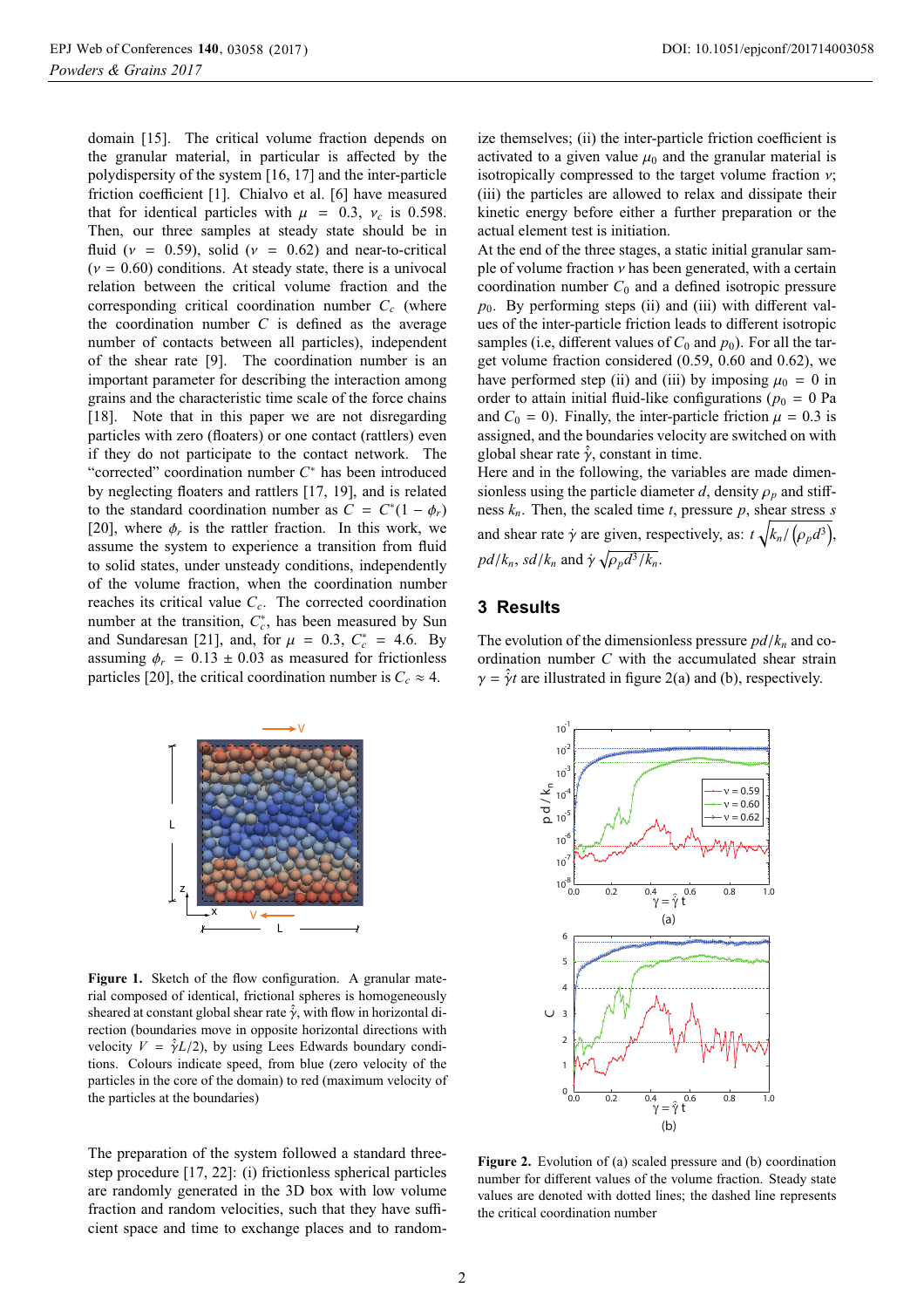In all the systems, as was already mentioned, both the initial pressure  $p_0$  and the coordination number  $C_0$  are zero. At  $t = 0$  ( $\gamma = 0$ ), a dimensionless global shear rate  $\hat{\gamma} \sqrt{\rho_p d^3 / k_n} = 3.16 \cdot 10^{-5}$  is instantly applied. Pressure and coordination number monotonically increase with time until the steady state is reached, by following similar patterns, as was previously observed by Sun and Sundaresan [21]. The dotted lines in figure 2(a) and (b) represent the final steady state values of *p* and *C*, obtained by averaging in time over at least 1000 time steps. For  $v = 0.59$ , the steady state is reached in a very short time interval, with large fluctuations for both *p* and *C*. We take this as a signal that the system is fluid during the simulation; indeed, the coordination number is always less than the critical value 4 (dashed line in figure 2b). In the case  $v = 0.62$ , the system turns rapidly solid, with small fluctuations in both *p* and *C*, with the former one increasing by several orders of magnitude.

Finally, in the case  $v = 0.60$  the behaviour of *C* and *p* is initially very similar to the fluid case with large oscillations and significant increase in the coordination number. Then, the granular material experiences a fluid-solid transition, and the fluctuations dramatically decrease. In this second stage, the pressure increases of almost 4 orders of magnitude.

The three cases of volume fraction investigated show how much the micro-structure of the system influences the time evolution of the variables. Starting from fluid conditions, that is in absence of force chains, systems at less than critical volume fraction ( $v = 0.59$ ) do not require a long transient regime to reach the steady state, since no persistent chains of contacts among particles form during shear. Although the particles are quite largely spaced and interact by mean of collisions, the coordination number is never zero due to the presence of clusters of particles which do not span the entire domain. The continuous destruction and re-building of clusters, together with the free motion of single particles, gives rise to the observed large fluctuations in both coordination number and pressure. At volume fraction much larger than the critical ( $v = 0.62$ ), the system quickly solidifies during shear. The chains of contacts that span the entire domain require time to develop within the sample and, as a consequence, a clear transient regime is shown in terms of both *C* and *p*. Once a contact network has been developed, the very small fluctuations of *C* and *p* are due to micro-structural rearrangements during shear. The larger the volume fraction, the smaller the fluctuations, since particles are more compacted and cannot easily abandon the own force chain. The transition from fluid to solid is evident in the case  $v = 0.60$ , where the volume fraction is very close to the critical value, and the particles interact through both force chains and collisions. The critical value  $C = 4$  distinguishes the fluid-like (large fluctuations) from the solid -like (small fluctuations) behaviour (figure 2b).

Finally, the evolution of the stress ratio *s*/*p* with the shear strain  $\gamma$  is depicted in figure 3(a). Analogously to the other variables, smaller volume fractions are associated with larger oscillations of *s*/*p*. However, the three



**Figure 3.** Stress ratio *<sup>s</sup>*/*<sup>p</sup>* plotted against (a) strain and (b) inertial number *I* for different values of the volume fraction. Steady state values of *s*/*p* are denoted with dotted line in (a) and filled big circles in (b). The solid line in (b) represents Equation (1) and arrows indicate the direction of increasing  $\gamma$ 

patterns are pretty similar, with an increase at the initial stages, until  $\gamma = 0.1 \div 0.2$ , and then a slight softening to the final steady value.

It is also interesting to plot the stress ratio data measured in the transient against the inertial number:  $I = \dot{\gamma}d\sqrt{\rho_p/p}$ , introduced in Ref. [23–25]. In the case of steady, homogeneous shear flows of rigid particles, the French research group GDR-MiDi [23] has introduced a constitutive relation describing a wide variety of steady flows, at various strain rates. Chialvo et al. [6] have slightly revised that equation, providing a better fit of steady, simple shearing, especially at large *I*:

$$
\frac{s}{p} = \eta_0 + \frac{\alpha_1}{(I_0/I)^{\beta_1} + 1} \tag{1}
$$

with  $\alpha_1 = 0.667$ ,  $I_0 = 0.25$ ,  $\beta_0 = 1.5$  and  $\eta_0 = 0.357$  for  $\mu = 0.3$ . In figure 3(b) our unsteady numerical data (lines with symbols) are compared with Equation (1) (black solid line). During the transient phase, coordination number, pressure and shear stress are homogeneous in the domain, at each time step, whereas, as it was previously observed, the velocity profiles are initially not linear (for  $\gamma$  < 0.05) as, instead, is in the case of simple shear flows. This is due to instantaneous application of a relative velocity between the boundaries not immediately affecting the entire granular material. In order to disregard non local effects in this first time periods, we consider the bulk shear rate, averaged over the central region, discarding the regions in proximity of the boundaries. Nevertheless, the